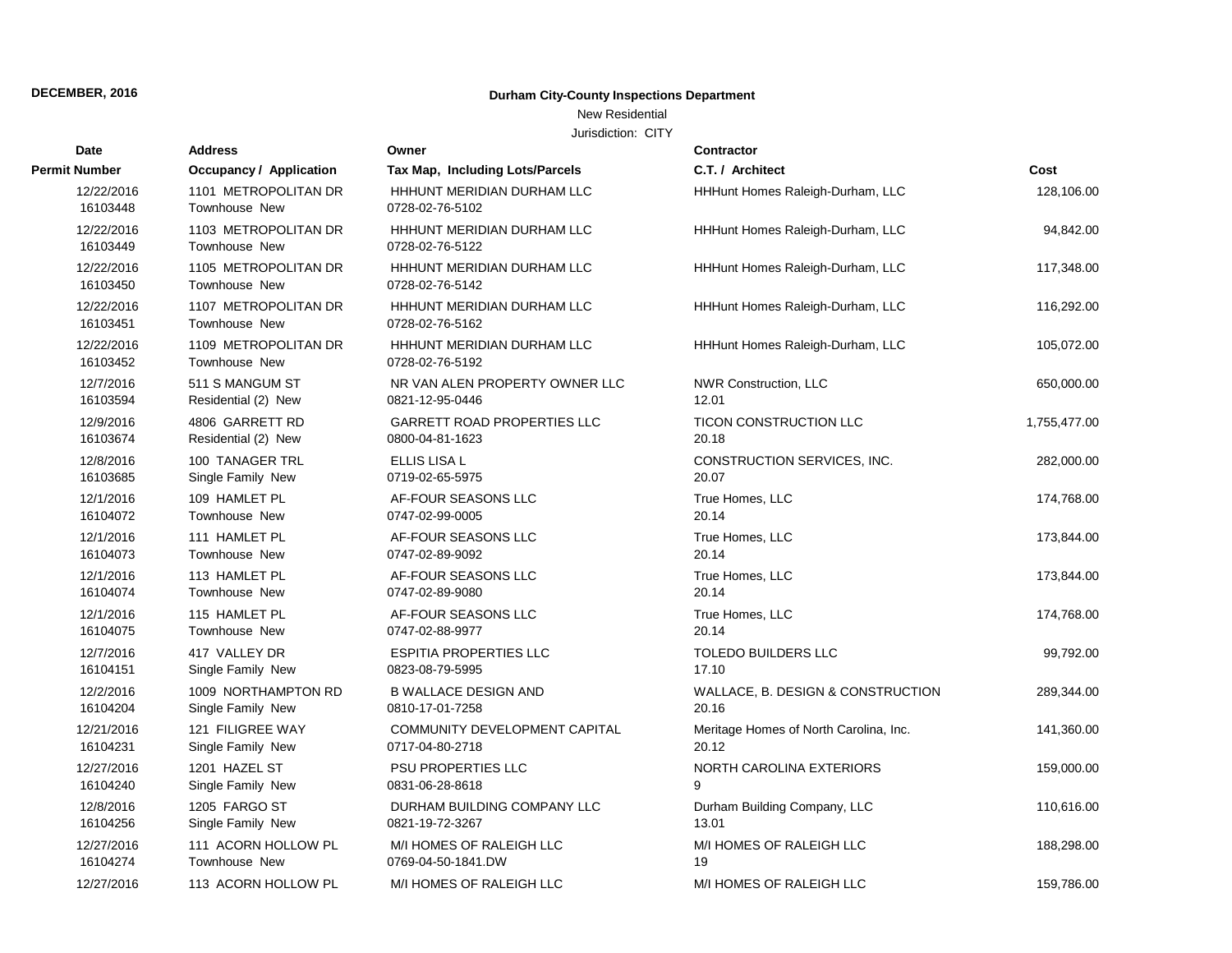# **Durham City-County Inspections Department**

# New Residential

| Date                  | <b>Address</b>                     | Owner                                         | <b>Contractor</b>                      |            |
|-----------------------|------------------------------------|-----------------------------------------------|----------------------------------------|------------|
| <b>Permit Number</b>  | <b>Occupancy / Application</b>     | Tax Map, Including Lots/Parcels               | C.T. / Architect                       | Cost       |
| 16104275              | Townhouse New                      | 0769-04-50-1844                               | 19                                     |            |
| 12/27/2016            | 115 ACORN HOLLOW PL                | M/I HOMES OF RALEIGH LLC                      | M/I HOMES OF RALEIGH LLC               | 159,786.00 |
| 16104276              | Townhouse New                      | 0769-04-50-1847                               | 19                                     |            |
| 12/27/2016            | 117 ACORN HOLLOW PL                | M/I HOMES OF RALEIGH LLC                      | M/I HOMES OF RALEIGH LLC               | 159,786.00 |
| 16104277              | <b>Townhouse New</b>               | 0769-04-50-1940                               | 19                                     |            |
| 12/27/2016            | 119 ACORN HOLLOW PL                | M/I HOMES OF RALEIGH LLC                      | M/I HOMES OF RALEIGH LLC               | 179,322.00 |
| 16104278              | <b>Townhouse New</b>               | 0769-04-50-1944                               | 19                                     |            |
| 12/12/2016            | 1031 ATTICUS WAY                   | AVH BETHPAGE LLC                              | AVH CAROLINAS, LLC.                    | 156,354.00 |
| 16104289              | Single Family New                  | 0758-03-14-6251                               | 20.14                                  |            |
| 12/21/2016            | 126 PHANTOM LN                     | DAN RYAN BUILDERS - NORTH                     | Ryan Builders-North Carolina, LLC, Dan | 119,460.00 |
| 16104342              | Townhouse New                      | 0850-03-40-9046                               | 18.05                                  |            |
| 12/13/2016            | 111 EXPLORER DR                    | <b>GHD-STERLING LLC</b>                       | True Homes, LLC                        | 210,078.00 |
| 16104412              | Townhouse New                      | 0748-04-90-3166                               | 20.14                                  |            |
| 12/12/2016            | 39 CHIPPERS WAY                    | WHITE ROBERT CARLTON JR                       | <b>Carlton White</b>                   | 7,000.00   |
| 16104413              | Single Family New                  | 0813-03-32-0441                               | 17.07                                  |            |
| 12/22/2016            | 1407 GLENBRITTLE DR                | <b>EAST GEER VENTURES LLC</b>                 | <b>WADE JURNEY HOMES</b>               | 103,686.00 |
| 16104429              | Single Family New                  | 0842-01-36-6917                               | 18.01                                  |            |
| 12/9/2016             | 3014 SHENANDOAH AVE                | PEGASUS LAND CO LLC                           | PEGASUS LAND CO., LLC                  | 120,000.00 |
| 16104462              | Single Family New                  | 0832-05-19-2740                               | 1.01                                   |            |
| 12/7/2016             | 6207 TREYBURN POINT DR             | <b>B PROP LLC</b>                             | POYTHRESS CONSTRUCTION CO., INC.       | 311,586.00 |
| 16104472              | Single Family New                  | 0835-02-68-8434                               | 16.01                                  |            |
| 12/7/2016             | 915 VINTAGE HILL PKWY              | WRIGHT JEFFERSON W                            | POYTHRESS CONSTRUCTION CO., INC.       | 298,452.00 |
| 16104473              | Single Family New                  | 0835-02-67-5993                               | 16.01                                  |            |
| 12/7/2016<br>16104478 | 14 ARUNDEL ST<br>Single Family New | MREC BRIGHTLEAF LLC<br>0850-03-30-1517        | THE DREES HOMES COMPANY                | 208,000.00 |
| 12/7/2016<br>16104479 | 20 ARUNDEL ST<br>Single Family New | MREC BRIGHTLEAF LLC<br>0850-03-30-1695        | THE DREES HOMES COMPANY                | 258,522.00 |
| 12/8/2016             | 218 BELLA ROSE DR                  | <b>WEEKLEY HOMES LLC</b>                      | Weekley Homes, L.P.                    | 220,500.00 |
| 16104483              | Single Family New                  | 0707-01-27-2451                               | 20.12                                  |            |
| 12/8/2016             | 1916 NELLORA LN                    | <b>BEAZER HOMES CORP</b>                      | <b>BEAZER HOMES CORP.</b>              | 143,000.00 |
| 16104485              | Single Family New                  | 0850-02-96-1133                               | 18.05                                  |            |
| 12/9/2016             | 1013 SPRUCE ST                     | HABITAT FOR HUMANITY OF                       | HABITAT FOR HUMANITY OF DURHAM INC.    | 85,800.00  |
| 16104486              | Single Family New                  | 0831-07-57-3582                               | 10.01                                  |            |
| 12/9/2016             | 505 N ELM ST                       | HABITAT FOR HUMANITY OF DURHAM                | HABITAT FOR HUMANITY OF DURHAM INC.    | 92,400.00  |
| 16104487              | Single Family New                  | 0831-10-35-2824                               | 11                                     |            |
| 12/8/2016<br>16104491 | 4 ARUNDEL ST<br>Single Family New  | <b>MREC BRIGHTLEAF LLC</b><br>0850-03-20-9456 | THE DREES HOMES COMPANY                | 178,000.00 |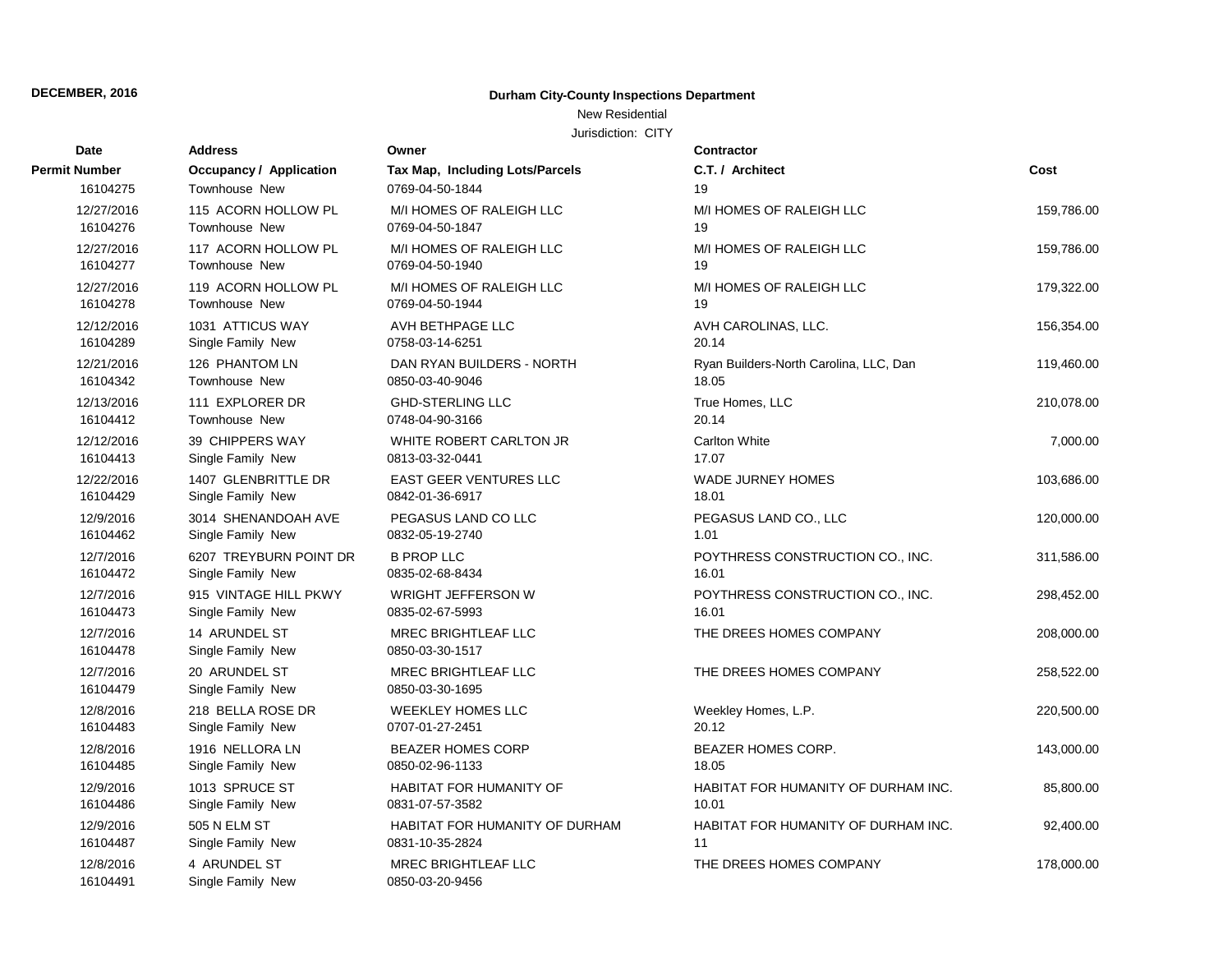# **Durham City-County Inspections Department**

### New Residential

| <b>Date</b>            | <b>Address</b>                         | Owner                                            | Contractor                             |            |
|------------------------|----------------------------------------|--------------------------------------------------|----------------------------------------|------------|
| <b>Permit Number</b>   | <b>Occupancy / Application</b>         | Tax Map, Including Lots/Parcels                  | C.T. / Architect                       | Cost       |
| 12/9/2016              | 3008 SHENANDOAH AVE                    | PEGASUS LAND CO LLC                              | PEGASUS LAND CO., LLC                  | 105,220.00 |
| 16104494               | Single Family New                      | 0832-05-19-1681                                  | 1.01                                   |            |
| 12/27/2016             | 305 MALLARD AVE                        | PERRONE MARK H                                   | Tyrrell, Michael Joseph                | 53,000.00  |
| 16104501               | Single Family New                      | 0831-05-18-2132                                  | 11                                     |            |
| 12/9/2016<br>16104513  | 108 MAPLE WALK ST<br>Single Family New | MUNGO HOMES OF NORTH CAROLINA<br>0739-02-69-2720 | Mungo Homes of North Carolina, Inc.    | 105,220.00 |
| 12/27/2016             | 810 SOUTH BEND DR                      | TOLL NC LP                                       | TOLL BROTHERS OF NC II, INC.           | 250,866.00 |
| 16104516               | Single Family New                      | 0717-02-55-7937                                  | 20.12                                  |            |
| 12/7/2016              | 1204 PULITZER LN                       | AVH BETHPAGE LLC                                 | AVH CAROLINAS, LLC.                    | 191,598.00 |
| 16104517               | Single Family New                      | 157683-PP1697                                    | 20.14                                  |            |
| 12/21/2016             | 1420 CATCH FLY LN                      | MERITAGE HOMES OF THE                            | Meritage Homes of North Carolina, Inc. | 184,734.00 |
| 16104528               | Townhouse New                          | 0728-04-53-3562                                  | 20.13                                  |            |
| 12/21/2016<br>16104529 | 1422 CATCH FLY LN<br>Townhouse New     | MERITAGE HOMES OF THE<br>0728-04-53-3532         | Meritage Homes of North Carolina, Inc. | 146,718.00 |
| 12/21/2016             | 1424 CATCH FLY LN                      | MERITAGE HOMES OF THE                            | Meritage Homes of North Carolina, Inc. | 184,470.00 |
| 16104530               | Townhouse New                          | 0728-04-53-3513                                  | 20.13                                  |            |
| 12/21/2016             | 1426 CATCH FLY LN                      | MERITAGE HOMES OF THE                            | Meritage Homes of North Carolina, Inc. | 164,406.00 |
| 16104531               | <b>Townhouse New</b>                   | 0728-04-53-2584                                  | 20.13                                  |            |
| 12/22/2016<br>16104584 | 1003 METROPOLITAN DR<br>Townhouse New  | HHHUNT MERIDIAN DURHAM LLC<br>0728-02-76-4233    | HHHunt Homes Raleigh-Durham, LLC       | 114,774.00 |
| 12/22/2016             | 1005 METROPOLITAN DR                   | HHHUNT MERIDIAN DURHAM LLC                       | HHHunt Homes Raleigh-Durham, LLC       | 104,544.00 |
| 16104585               | Townhouse New                          | 0728-02-76-4231                                  | 20.14                                  |            |
| 12/22/2016             | 1007 METROPOLITAN DR                   | HHHUNT MERIDIAN DURHAM LLC                       | HHHunt Homes Raleigh-Durham, LLC       | 130,812.00 |
| 16104586               | Townhouse New                          | 0728-02-76-4139                                  | 20.14                                  |            |
| 12/22/2016             | 1009 METROPOLITAN DR                   | HHHUNT MERIDIAN DURHAM LLC                       | HHHunt Homes Raleigh-Durham, LLC       | 105,798.00 |
| 16104587               | Townhouse New                          | 0728-02-76-4137                                  | 20.14                                  |            |
| 12/22/2016             | 1011 METROPOLITAN DR                   | HHHUNT MERIDIAN DURHAM LLC                       | HHHunt Homes Raleigh-Durham, LLC       | 106,194.00 |
| 16104588               | Townhouse New                          | 0728-02-76-4135                                  | 20.14                                  |            |
| 12/22/2016             | 1013 METROPOLITAN DR                   | HHHUNT MERIDIAN DURHAM LLC                       | HHHunt Homes Raleigh-Durham, LLC       | 139,788.00 |
| 16104589               | <b>Townhouse New</b>                   | 0728-02-76-4132                                  | 20.14                                  |            |
| 12/9/2016              | 208 NORTHWOOD CIR                      | SCHREIBER CONSTRUCTION LLC                       | SCHREIBER CONSTRUCTION                 | 187,440.00 |
| 16104607               | Single Family New                      | 0831-05-09-5985                                  | 8.02                                   |            |
| 12/21/2016             | 122 FILIGREE WAY                       | MERITAGE HOMES OF THE                            | Meritage Homes of North Carolina, Inc. | 231,132.00 |
| 16104609               | Single Family New                      | 0717-04-80-4802                                  | 20.12                                  |            |
| 12/21/2016             | 108 FILIGREE WAY                       | COMMUNITY DEVELOPMENT CAPITAL                    | Meritage Homes of North Carolina, Inc. | 194,700.00 |
| 16104614               | Single Family New                      | 0717-04-80-1445                                  | 20.12                                  |            |
| 12/8/2016              | 15 SAINT ANDREWS CT                    | <b>GLADCHUK CHESTER</b>                          | Fuller Land & Development, LLC         | 239,580.00 |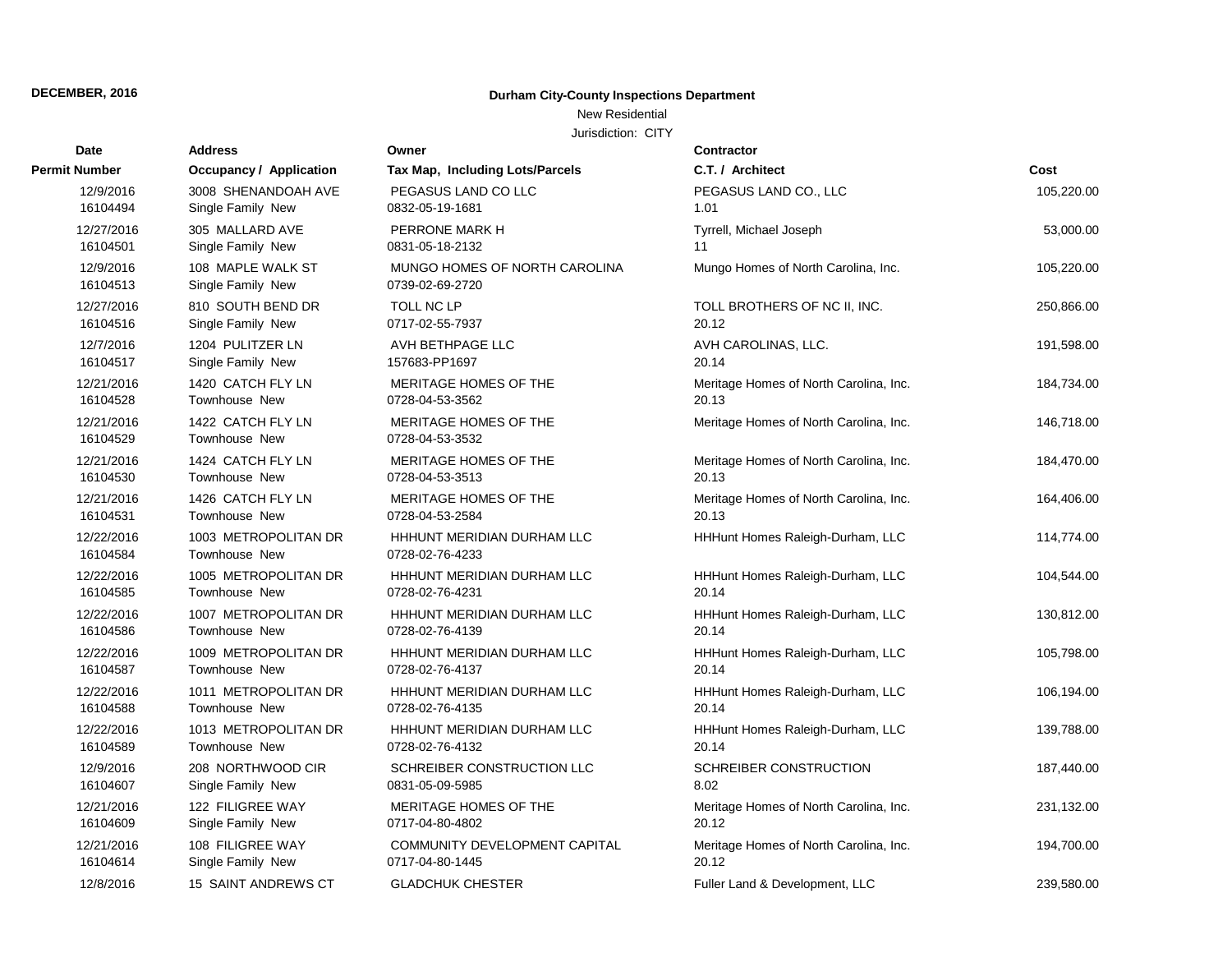# **Durham City-County Inspections Department**

### New Residential

| Date                   | <b>Address</b>                           | Owner                                                                    | Contractor                                      |            |
|------------------------|------------------------------------------|--------------------------------------------------------------------------|-------------------------------------------------|------------|
| <b>Permit Number</b>   | <b>Occupancy / Application</b>           | Tax Map, Including Lots/Parcels                                          | C.T. / Architect                                | Cost       |
| 16104615               | Single Family New                        | 0810-16-93-3811                                                          | 20.07                                           |            |
| 12/14/2016<br>16104658 | 22 ARUNDEL ST<br>Single Family New       | <b>MREC BRIGHTLEAF LLC</b><br>165250-PP16923                             | THE DREES HOMES COMPANY<br>18.05                | 253,308.00 |
| 12/2/2016<br>16104659  | 1907 NELLORA LN<br>Single Family New     | <b>BEAZER HOMES CORP</b><br>0850-02-96-3338                              | <b>BEAZER HOMES CORP.</b><br>18.05              | 192,522.00 |
| 12/6/2016<br>16104678  | 8 ARUNDEL ST<br>Single Family New        | DREES COMPANY THE<br>0850-03-20-9591                                     | THE DREES HOMES COMPANY<br>18.05                | 267,432.00 |
| 12/12/2016<br>16104679 | 9 ARUNDEL ST<br>Single Family New        | DREES COMPANY THE<br>0850-03-20-8644                                     | THE DREES HOMES COMPANY<br>18.05                | 284,790.00 |
| 12/6/2016<br>16104680  | 124 FILIGREE WAY<br>Single Family New    | MERITAGE HOMES OF THE<br>0717-04-80-4839                                 | Meritage Homes of North Carolina, Inc.<br>20.12 | 289,406.00 |
| 12/7/2016<br>16104689  | 104 BARDEN HILLS DR<br>Single Family New | MUNGO HOMES OF NORTH CAROLINA<br>0830-04-60-6320                         | Mungo Homes of North Carolina, Inc.<br>20.14    | 182,292.00 |
| 12/7/2016<br>16104690  | Single Family New                        | 108 DOGWOOD BLOSSOMS DR MUNGO HOMES OF NORTH CAROLINA<br>0830-04-60-3279 | Mungo Homes of North Carolina, Inc.<br>20.14    | 178,266.00 |
| 12/7/2016<br>16104692  | 107 BARDEN HILLS DR<br>Single Family New | MUNGO HOMES OF NORTH CAROLINA<br>0830-04-60-6115                         | Mungo Homes of North Carolina, Inc.<br>20.14    | 154,704.00 |
| 12/7/2016<br>16104704  | 7 ARUNDEL ST<br>Single Family New        | DREES COMPANY THE<br>0850-03-20-8508                                     | THE DREES HOMES COMPANY<br>18.05                | 279,906.00 |
| 12/7/2016<br>16104706  | 1909 NELLORA LN<br>Single Family New     | <b>BEAZER HOMES CORP</b><br>0850-02-96-3331                              | <b>BEAZER HOMES CORP.</b><br>18.05              | 172,854.00 |
| 12/8/2016<br>16104710  | 111 BARDEN HILLS DR<br>Single Family New | MUNGO HOMES OF NORTH CAROLINA<br>0830-04-60-5103                         | Mungo Homes of North Carolina, Inc.<br>20.14    | 191,994.00 |
| 12/8/2016<br>16104711  | 109 BARDEN HILLS DR<br>Single Family New | MUNGO HOMES OF NORTH CAROLINA<br>0830-04-60-5164                         | Mungo Homes of North Carolina, Inc.<br>20.14    | 198,528.00 |
| 12/8/2016<br>16104723  | 104 FORTRESS DR<br>Single Family New     | <b>GHD-STERLING LLC</b><br>0747-02-89-8539                               | True Homes, LLC<br>20.14                        | 211,398.00 |
| 12/8/2016<br>16104724  | 106 FORTRESS DR<br>Single Family New     | <b>GHD-STERLING LLC</b><br>0747-02-89-7577                               | True Homes, LLC<br>20.14                        | 190,740.00 |
| 12/12/2016<br>16104727 | 734 EVA ST<br>Single Family New          | THAYER CUSTOM HOMES INC<br>0831-10-36-2488                               | Construction Incorporated<br>11                 | 134,160.00 |
| 12/12/2016<br>16104735 | 1020 CUTHBERT LN<br>Single Family New    | AVH BETHPAGE LLC<br>0758-03-14-8616                                      | AVH CAROLINAS, LLC.<br>20.14                    | 156,882.00 |
| 12/14/2016<br>16104745 | 528 TURNSTONE DR<br>Single Family New    | PULTE HOME CORPORATION<br>0769-01-36-3423                                | PULTE HOME CORPORATION<br>19.00                 | 132,900.00 |
| 12/22/2016<br>16104756 | 1205 LOTUS LILLY DR<br>Townhouse New     | MERITAGE HOMES OF THE<br>0728-04-53-2657                                 | Meritage Homes of North Carolina, Inc.          | 105,720.00 |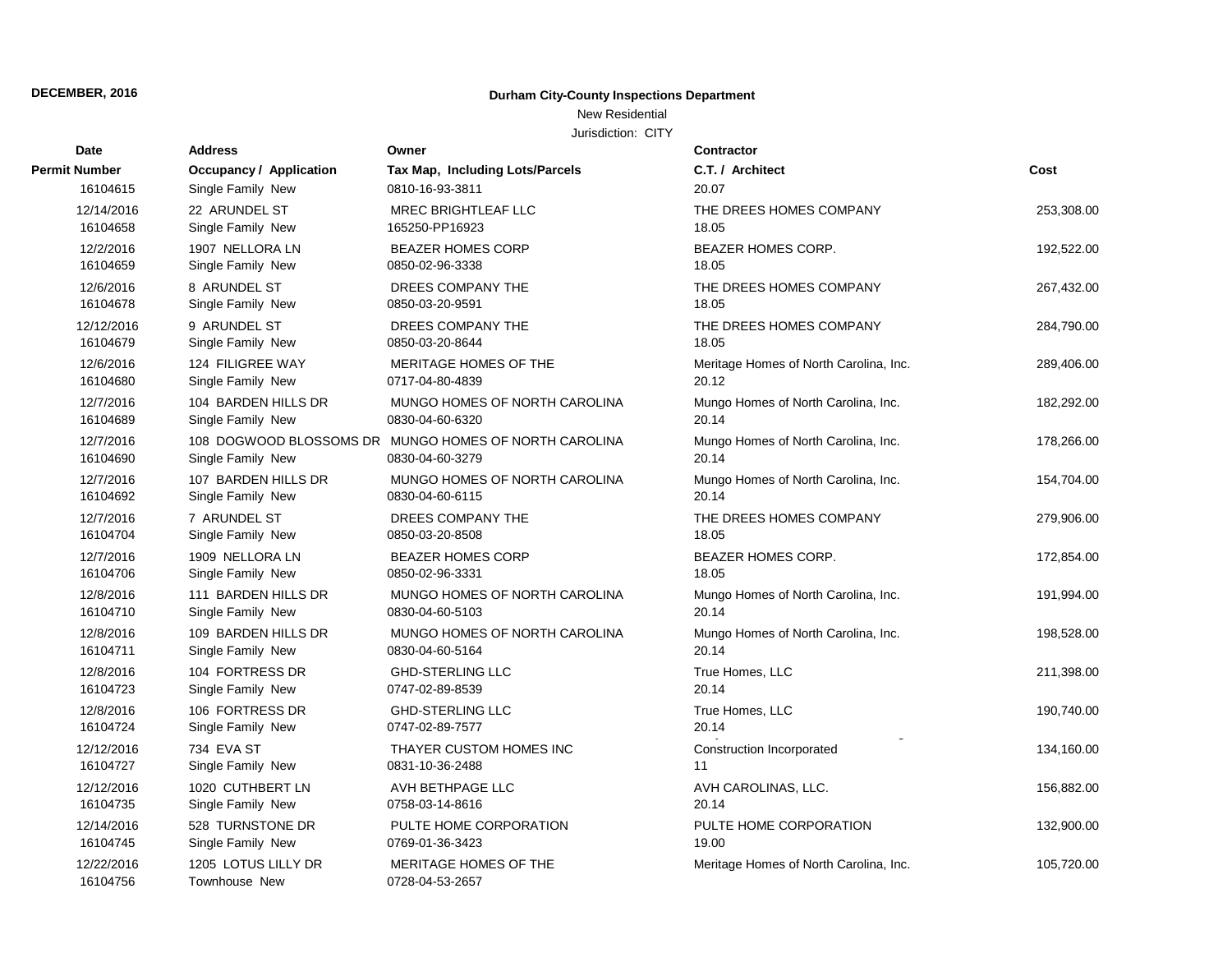# **Durham City-County Inspections Department**

### New Residential

| <b>Date</b>            | <b>Address</b>                       | Owner                                    | <b>Contractor</b>                      |            |
|------------------------|--------------------------------------|------------------------------------------|----------------------------------------|------------|
| <b>Permit Number</b>   | Occupancy / Application              | Tax Map, Including Lots/Parcels          | C.T. / Architect                       | Cost       |
| 12/22/2016<br>16104757 | 1207 LOTUS LILLY DR<br>Townhouse New | MERITAGE HOMES OF THE<br>0728-04-53-2644 | Meritage Homes of North Carolina, Inc. | 131,760.00 |
| 12/14/2016             | 12 CURRITUCK LN                      | PULTE HOME CORPORATION                   | PULTE HOME CORPORATION                 | 197,142.00 |
| 16104762               | Single Family New                    | 0769-01-25-1289                          | 19                                     |            |
| 12/14/2016             | 114 SNOWDROP LN                      | PULTE HOME CORPORATION                   | PULTE HOME CORPORATION                 | 165,198.00 |
| 16104763               | Single Family New                    | 0769-01-25-5599                          | 19                                     |            |
| 12/14/2016             | 104 TANOAK CT                        | PULTE HOME CORPORATION                   | PULTE HOME CORPORATION                 | 237,138.00 |
| 16104764               | Single Family New                    | 0769-01-15-2429                          | 19                                     |            |
| 12/22/2016             | 1007 DREW ST                         | DURHAM BUILDING COMPANY LLC              | Durham Building Company, LLC           | 91,000.00  |
| 16104765               | Single Family New                    | 0831-06-49-2319                          | 9                                      |            |
| 12/20/2016             | 110 N GUTHRIE AVE                    | DURHAM BUILDING COMPANY LLC              | Durham Building Company, LLC           | 95,000.00  |
| 16104766               | Single Family New                    | 0831-15-64-7035                          | 10.01                                  |            |
| 12/14/2016             | 10 ARUNDEL ST                        | DREES COMPANY THE                        | THE DREES HOMES COMPANY                | 282,282.00 |
| 16104770               | Single Family New                    | 0850-03-30-0555                          | 18.05                                  |            |
| 12/21/2016             | 120 SAILFISH CT                      | PULTE HOME CORPORATION                   | PULTE HOME CORPORATION                 | 172,656.00 |
| 16104778               | Single Family New                    | 0769-01-16-3775                          | 19                                     |            |
| 12/14/2016             | 106 GADWALL LN                       | PULTE HOME CORPORATION                   | PULTE HOME CORPORATION                 | 237,864.00 |
| 16104779               | Single Family New                    | 0769-01-15-2861                          | 19                                     |            |
| 12/22/2016             | 104 EXPLORER DR                      | <b>GHD-STERLING LLC</b>                  | True Homes, LLC                        | 144,800.00 |
| 16104783               | <b>Townhouse New</b>                 | 0748-04-90-1149                          | 20.14                                  |            |
| 12/22/2016             | 106 EXPLORER DR                      | <b>GHD-STERLING LLC</b>                  | True Homes, LLC                        | 144,800.00 |
| 16104784               | Townhouse New                        | 0748-04-90-1166                          | 20.14                                  |            |
| 12/22/2016             | 103 FLORENCE PL                      | <b>GHD-STERLING LLC</b>                  | True Homes, LLC                        | 144,800.00 |
| 16104787               | Townhouse New                        | 0748-04-90-5443                          | 20.14                                  |            |
| 12/22/2016             | 105 FLORENCE PL                      | <b>GHD-STERLING LLC</b>                  | True Homes, LLC                        | 144,800.00 |
| 16104788               | <b>Townhouse New</b>                 | 0748-04-90-5450                          | 20.14                                  |            |
| 12/22/2016             | 1204 LOTUS LILLY DR                  | MERITAGE HOMES OF THE                    | Meritage Homes of North Carolina, Inc. | 153,318.00 |
| 16104790               | Townhouse New                        | 0728-04-53-1702                          | 20.13                                  |            |
| 12/22/2016             | 1010 SANTIAGO ST                     | AVH BETHPAGE LLC                         | AVH CAROLINAS, LLC.                    | 150,612.00 |
| 16104819               | Single Family New                    | 0758-03-23-0937                          | 20.14                                  |            |
| 12/22/2016             | 1014 SANTIAGO ST                     | AVH BETHPAGE LLC                         | AVH CAROLINAS, LLC.                    | 191,202.00 |
| 16104820               | Single Family New                    | 0758-03-23-0839                          | 20.14                                  |            |
| 12/20/2016             | 1913 NELLORA LN                      | <b>BEAZER HOMES CORP</b>                 | <b>BEAZER HOMES CORP.</b>              | 243,210.00 |
| 16104834               | Single Family New                    | 0850-02-96-3138                          | 18.05                                  |            |
| 12/20/2016             | 1914 NELLORA LN                      | <b>BEAZER HOMES CORP</b>                 | BEAZER HOMES CORP.                     | 243,210.00 |
| 16104835               | Single Family New                    | 0850-02-96-1158                          | 18.05                                  |            |
| 12/21/2016             | 21 ARUNDEL ST                        | DREES COMPANY THE                        | THE DREES HOMES COMPANY                | 258,324.00 |